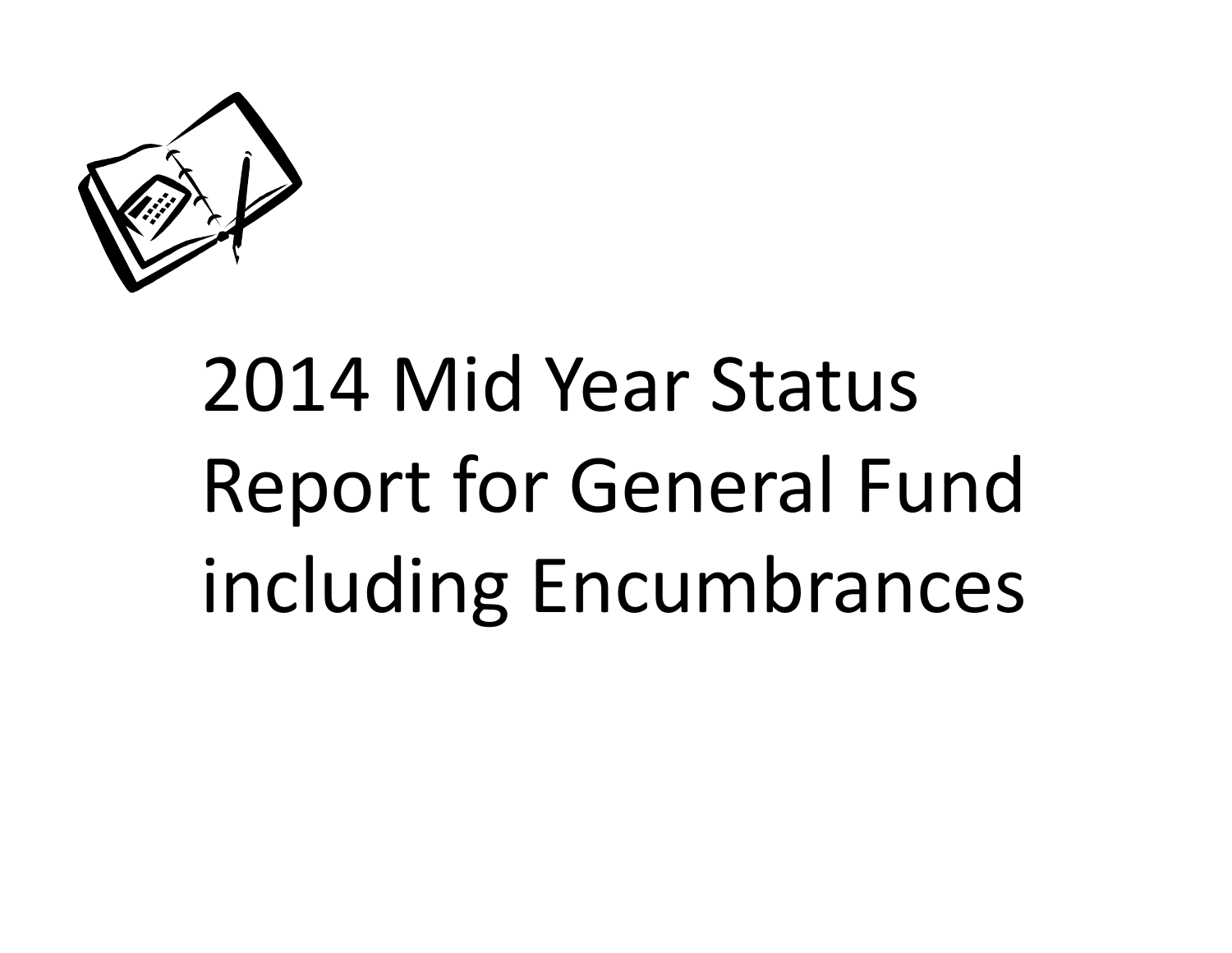|                             | Amended                | <b>Expenditures</b><br>thru June 2014 | % Amended Budget          |
|-----------------------------|------------------------|---------------------------------------|---------------------------|
| lice                        | <b>Budget</b><br>8,494 | 4,202                                 | <b>Remaining</b><br>50.5% |
| e                           | 7,958                  | 4,025                                 | 49.4%                     |
| gal/ Courts                 | 3,665                  | 1,626                                 | 55.6%                     |
| <b>b</b> Total A            | 20,117                 | 9,853                                 | 51.0%                     |
|                             |                        |                                       |                           |
| blic Works Admin Area       | 4,013                  | 1,939                                 | 51.7%                     |
| iscellaneous Accounts       | 2,390                  | 806                                   | 66.3%                     |
| ntingency & Transfers       | 262                    | 30                                    | 88.5%                     |
| ayor/Finance/HR             | 632                    | 299                                   | 52.7%                     |
| <b>x Dept and Refunds</b>   | 1,280                  | 763                                   | 40.4%                     |
| <b>mmunity Devel</b>        | 251                    | 108                                   | 57.0%                     |
| uncil/ Audit/ Civil Service | 735                    | 338                                   | 54.0%                     |
| pital Reserve               | 303                    | 132                                   | 56.4%                     |
| <b>b</b> Total B            | 9,866                  | 4,415                                 | 55.3%                     |
|                             |                        |                                       |                           |
| and Total                   | 29,983                 | 14,268                                | 52.4%                     |
|                             |                        |                                       |                           |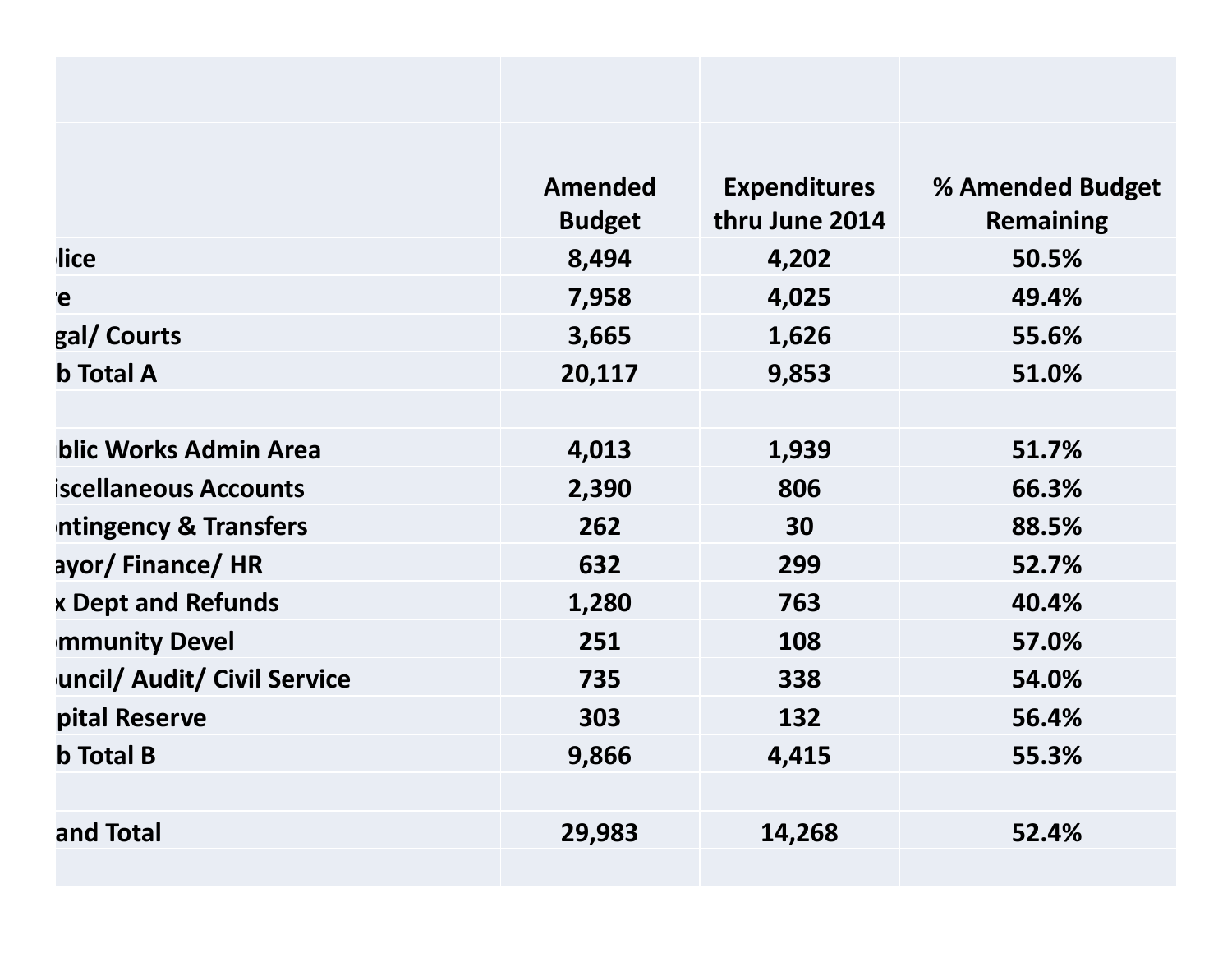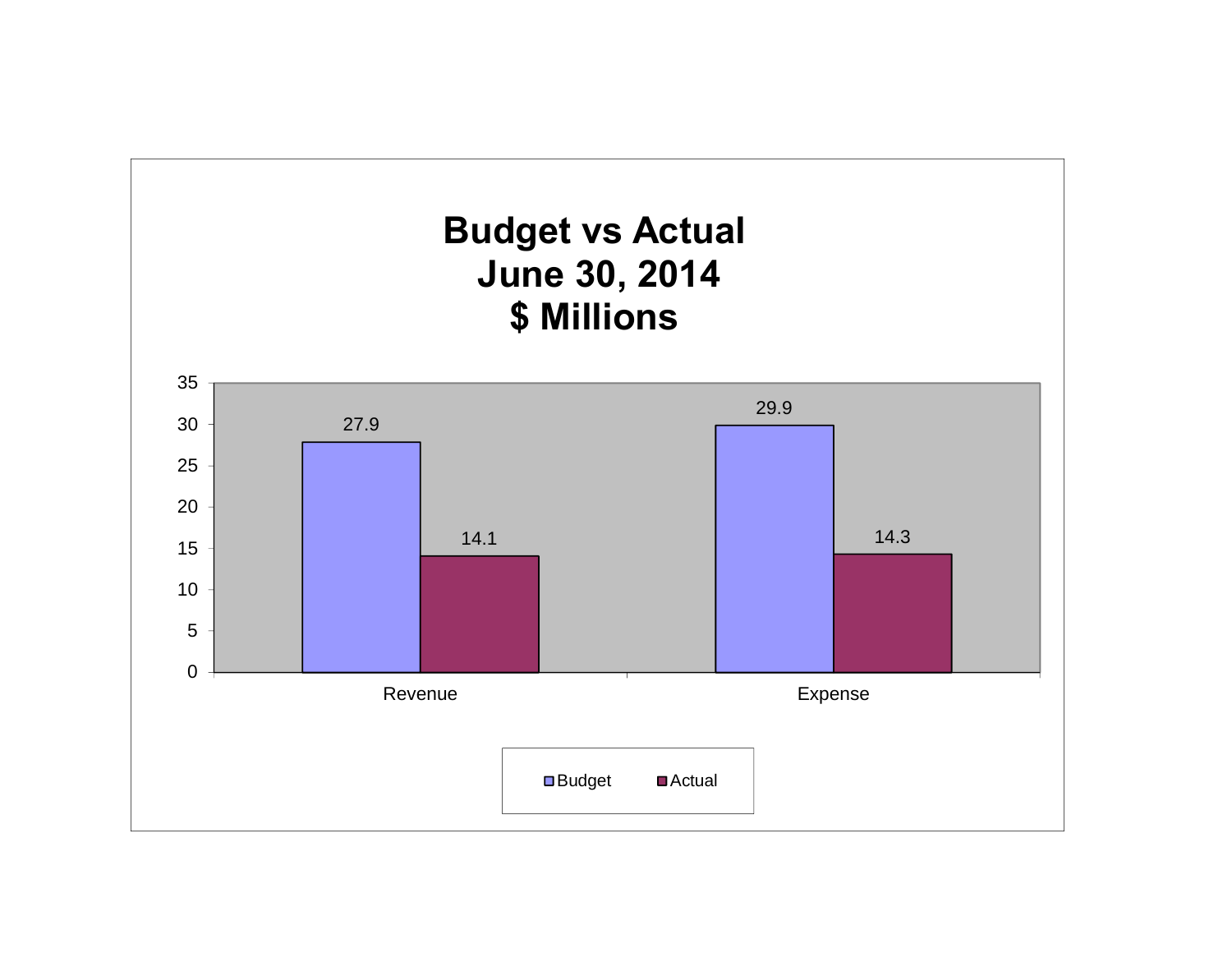#### **Total General Fund Expenditures As of June 30, 2014 % Budget Remaining**

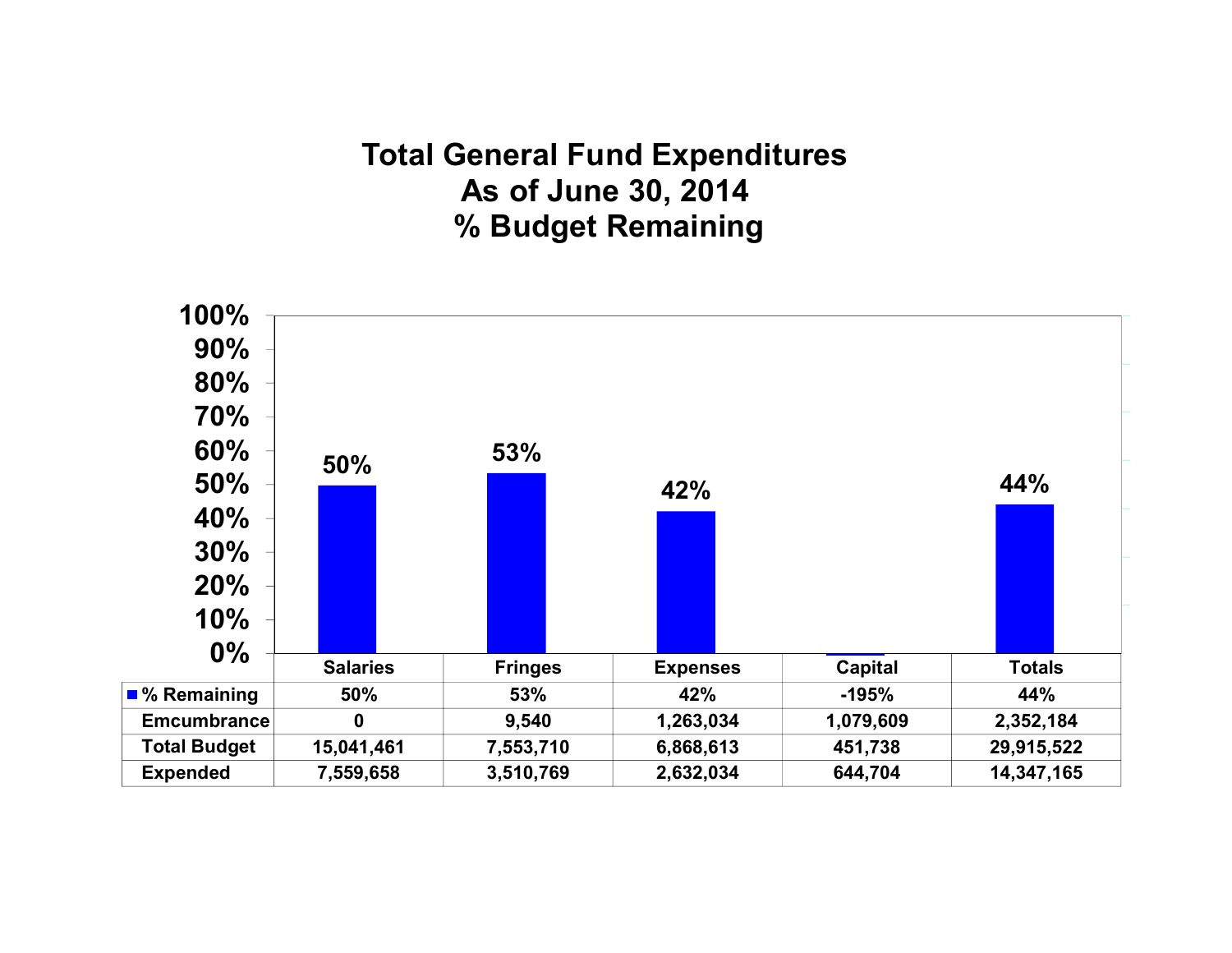#### **Council As of June 30, 2014 % Budget Remaining**

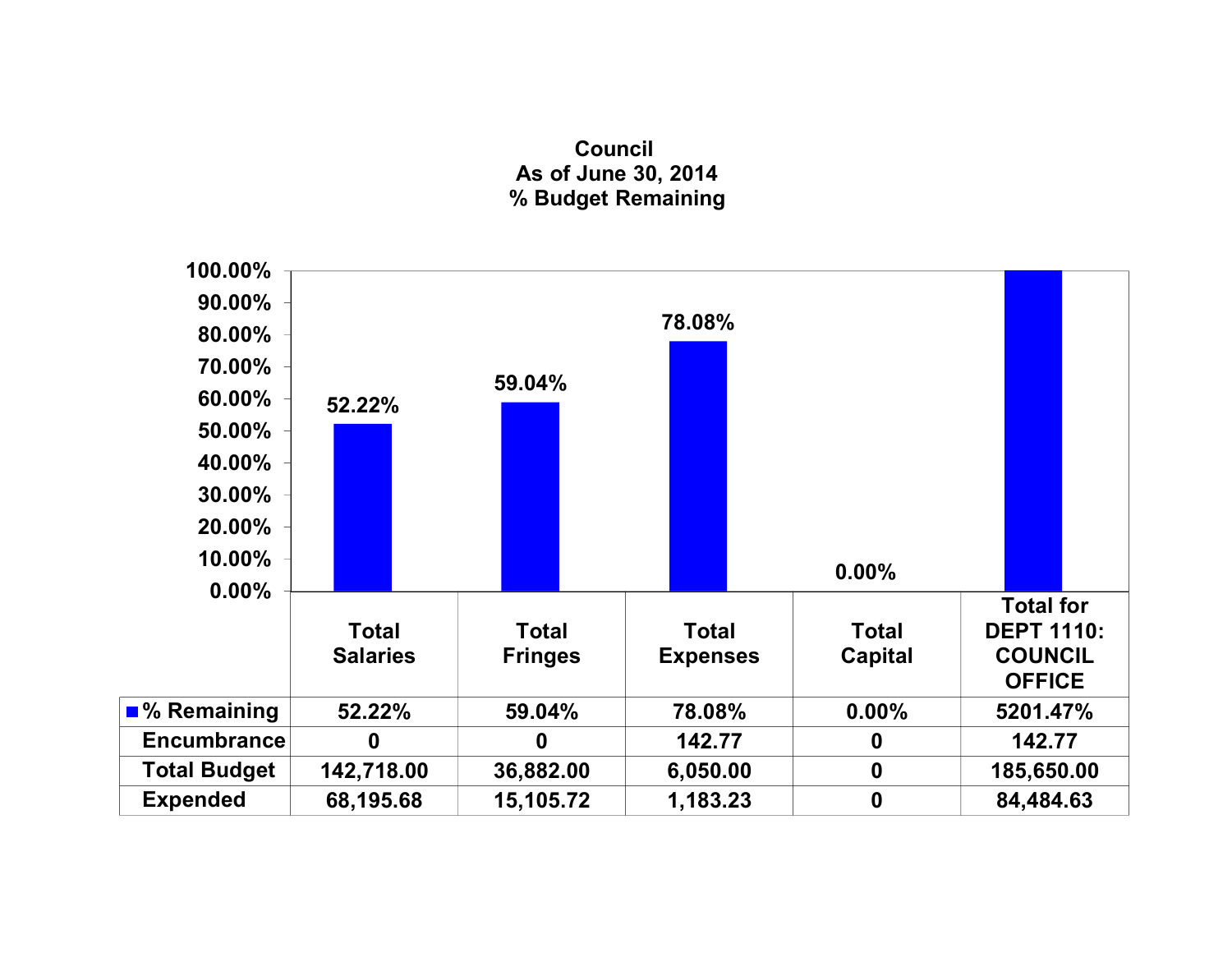# **Civil Service As of June 30,2014 % Budget Remaining**

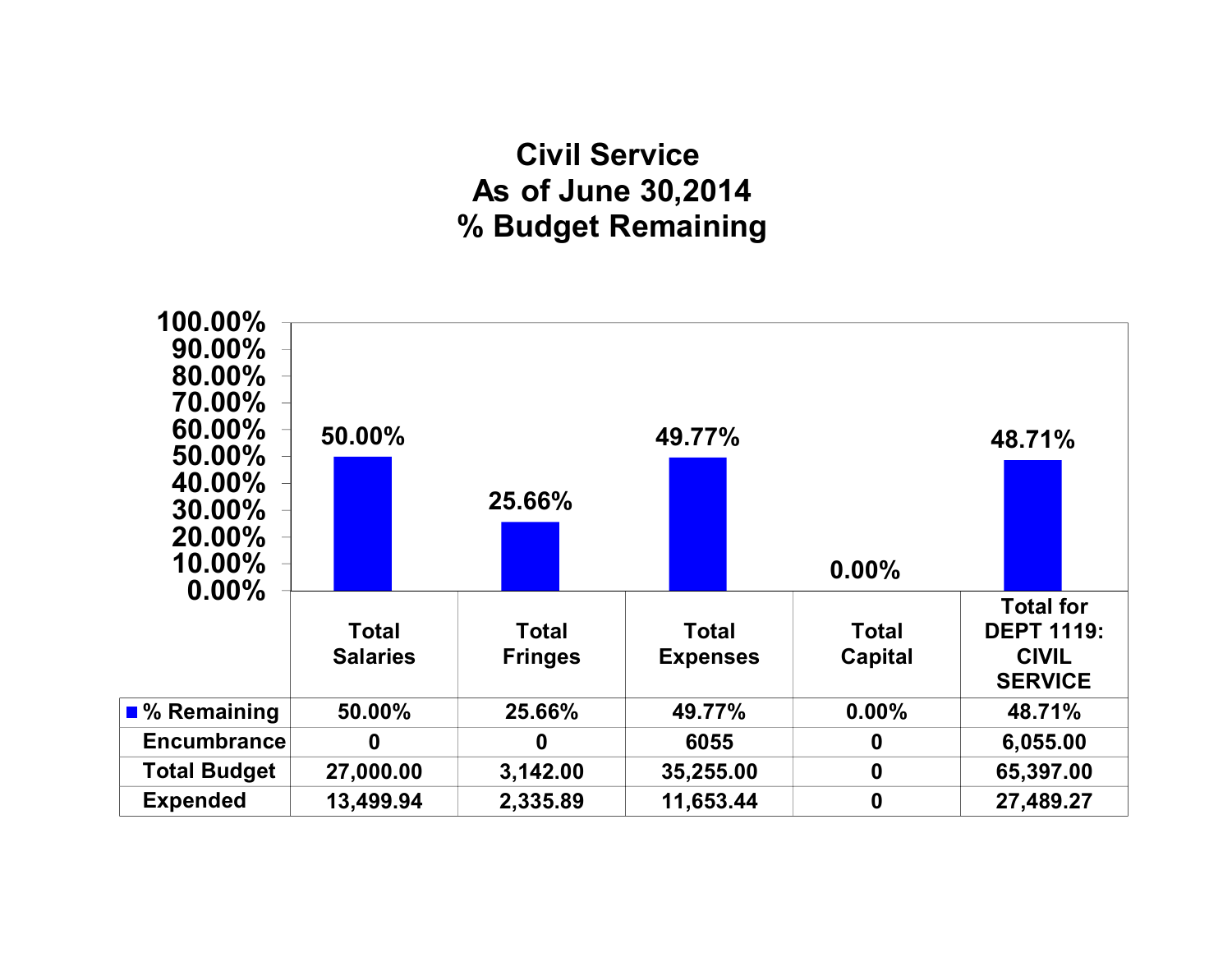# **Mayor's Office As of June 30, 2014 % Budget Remaining**

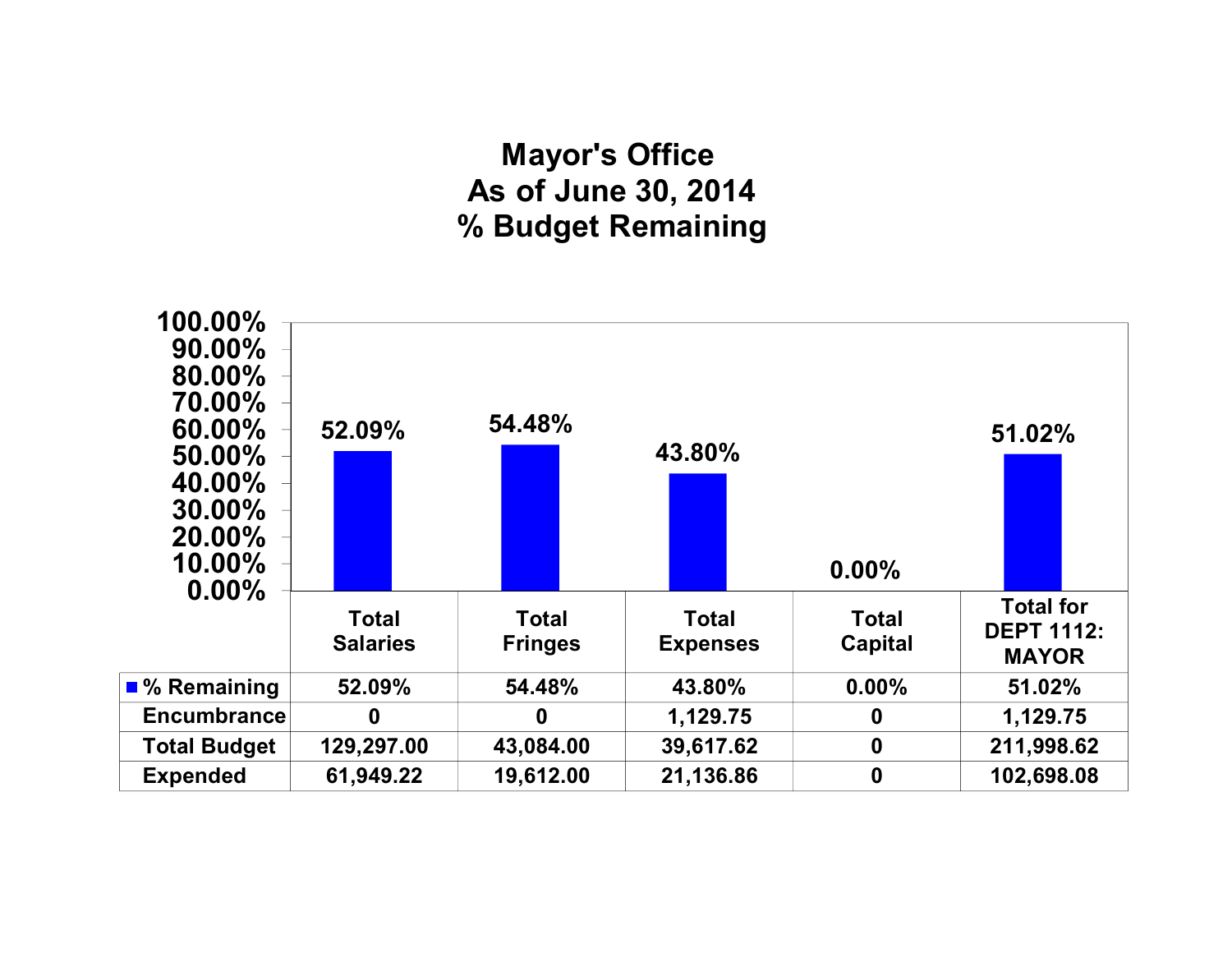# **Auditor As of June 30, 2014 % Budget Remaining**

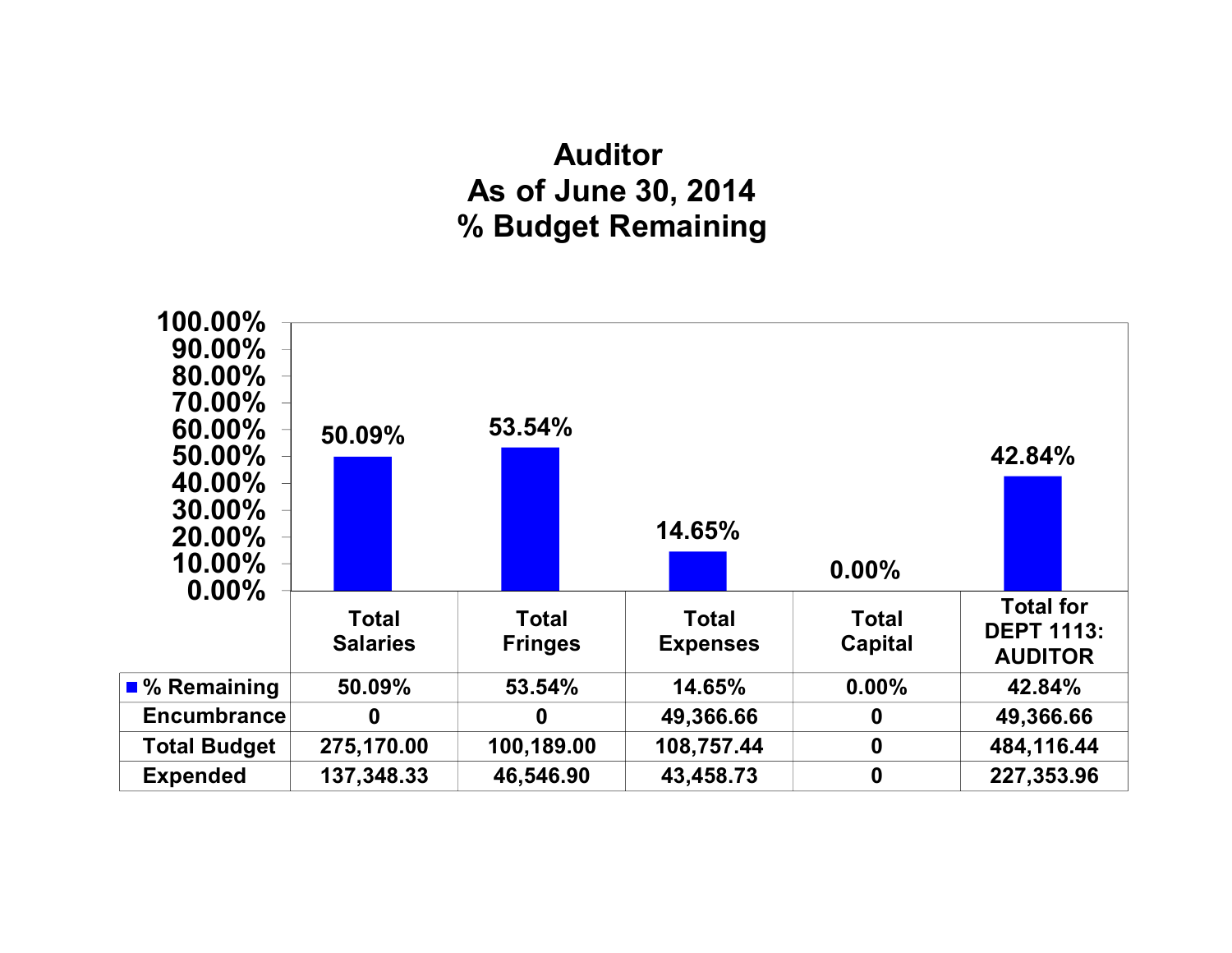# **Finance Dept. As of June 30, 2014 % Budget Remaining**

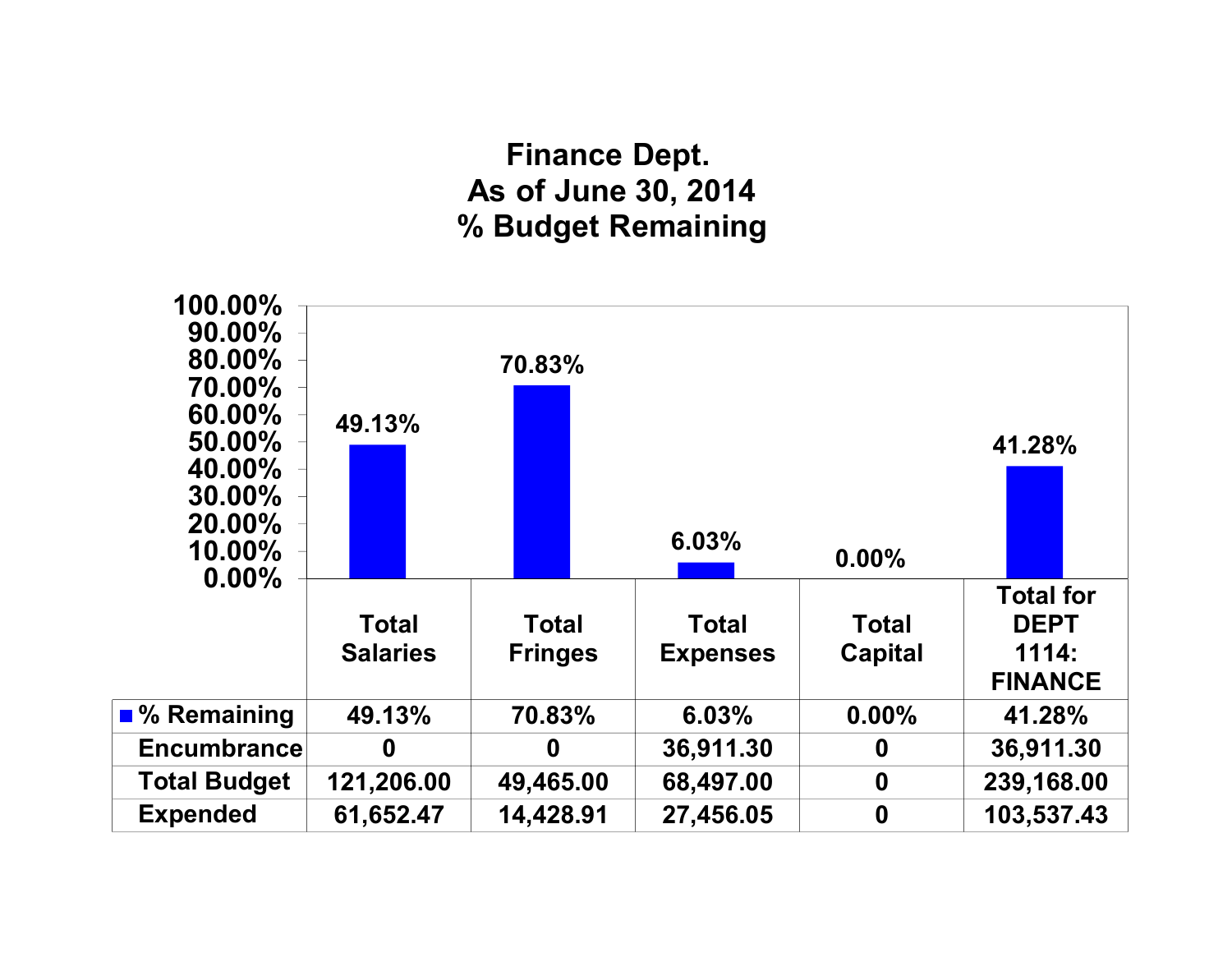# **Tax Dept. As of June 30, 2014 % Budget Remaining**

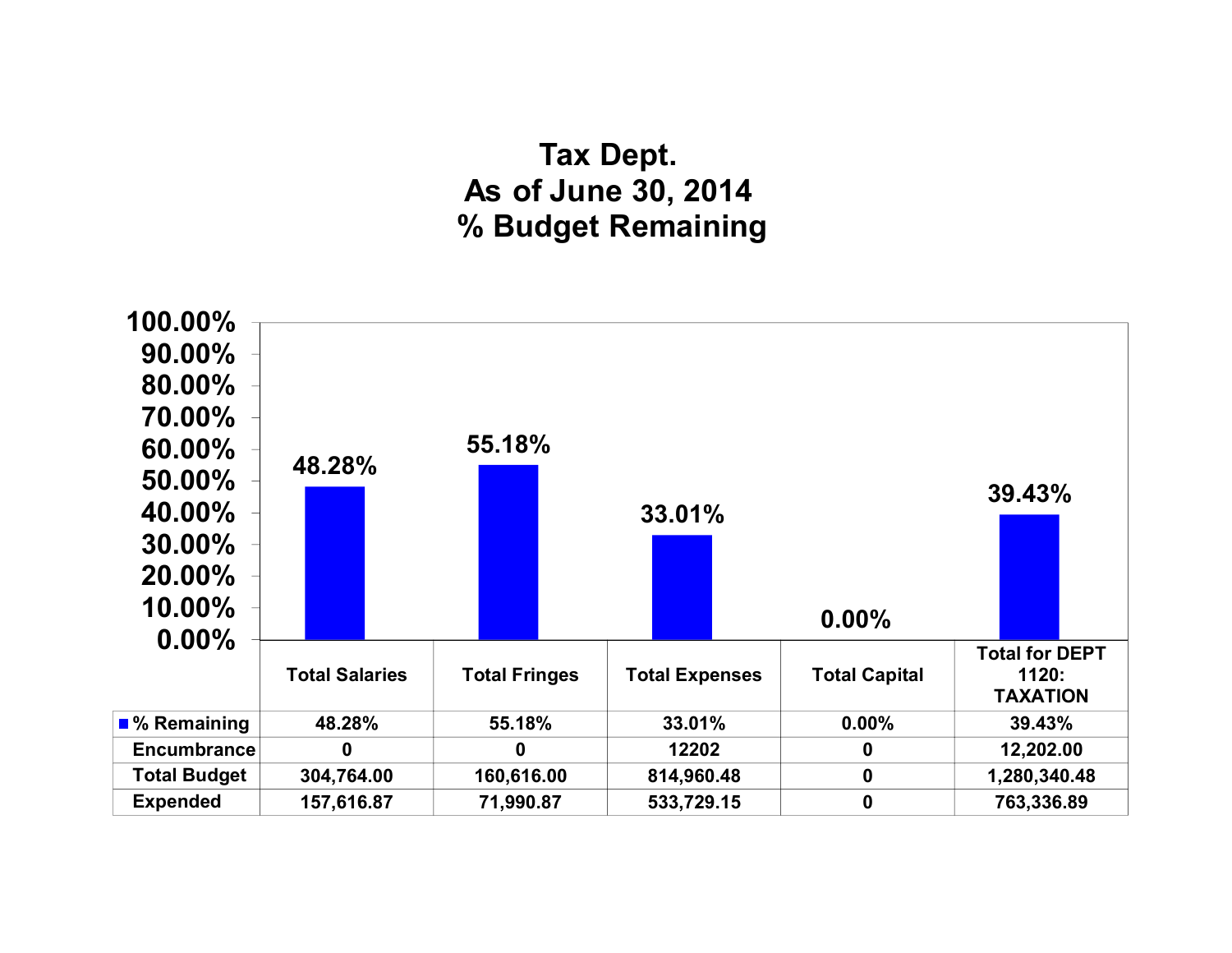# **Law Dept As of June 30, 2014 % Budget Remaining**

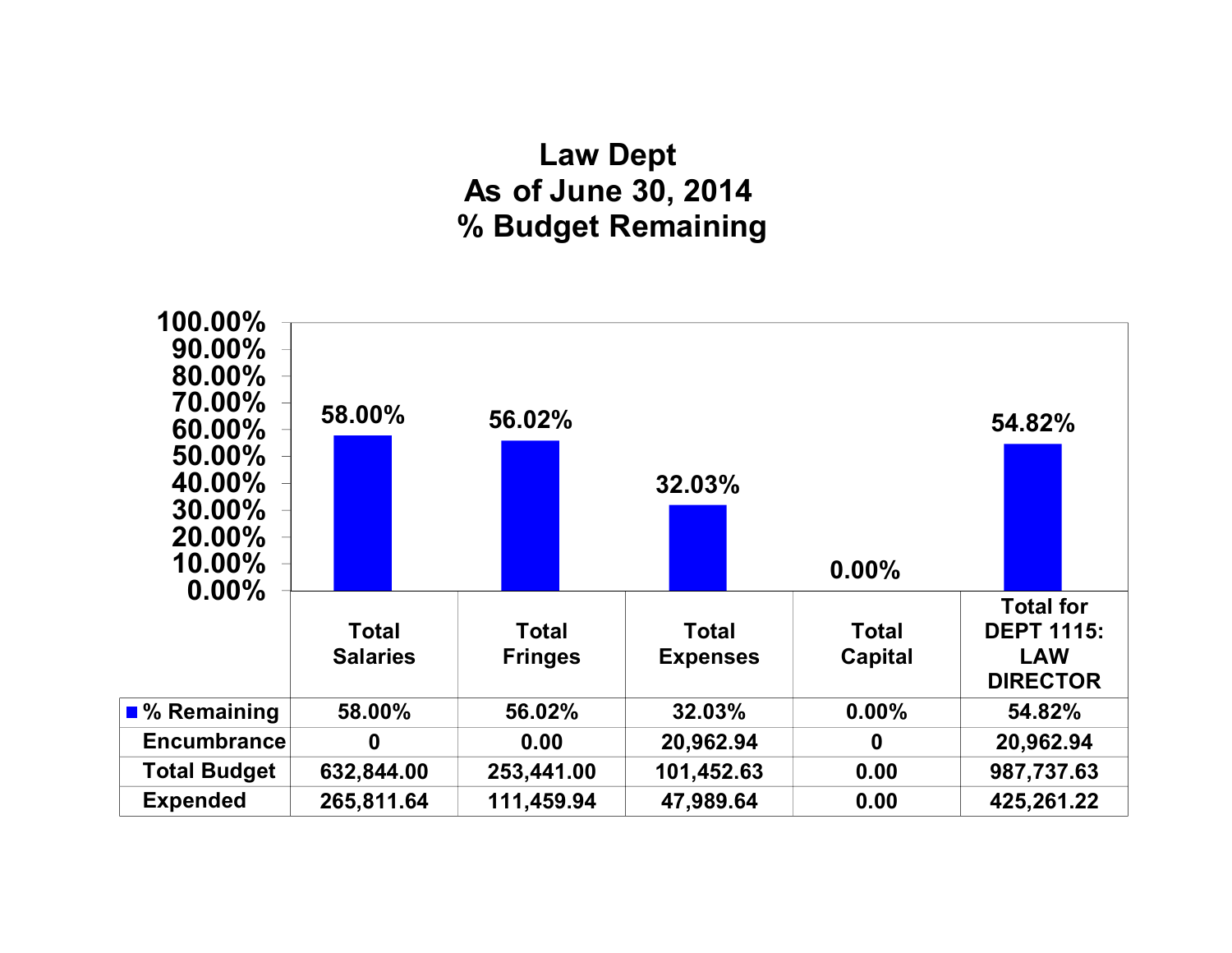# **Judges As of June 30, 2014 % Budget Remaining**

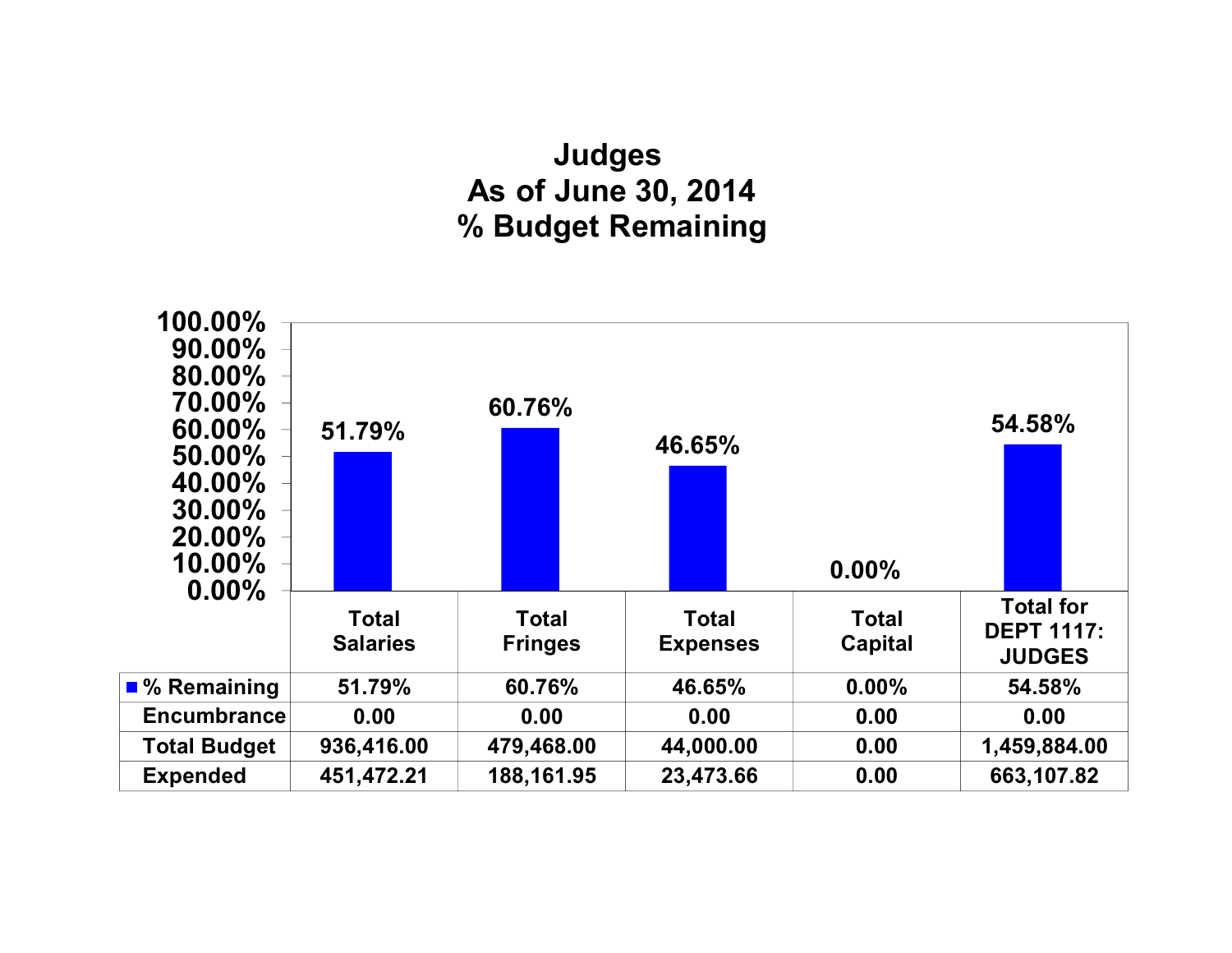# **Clerk of Courts As of June 30, 2014 % Budget Remaining**

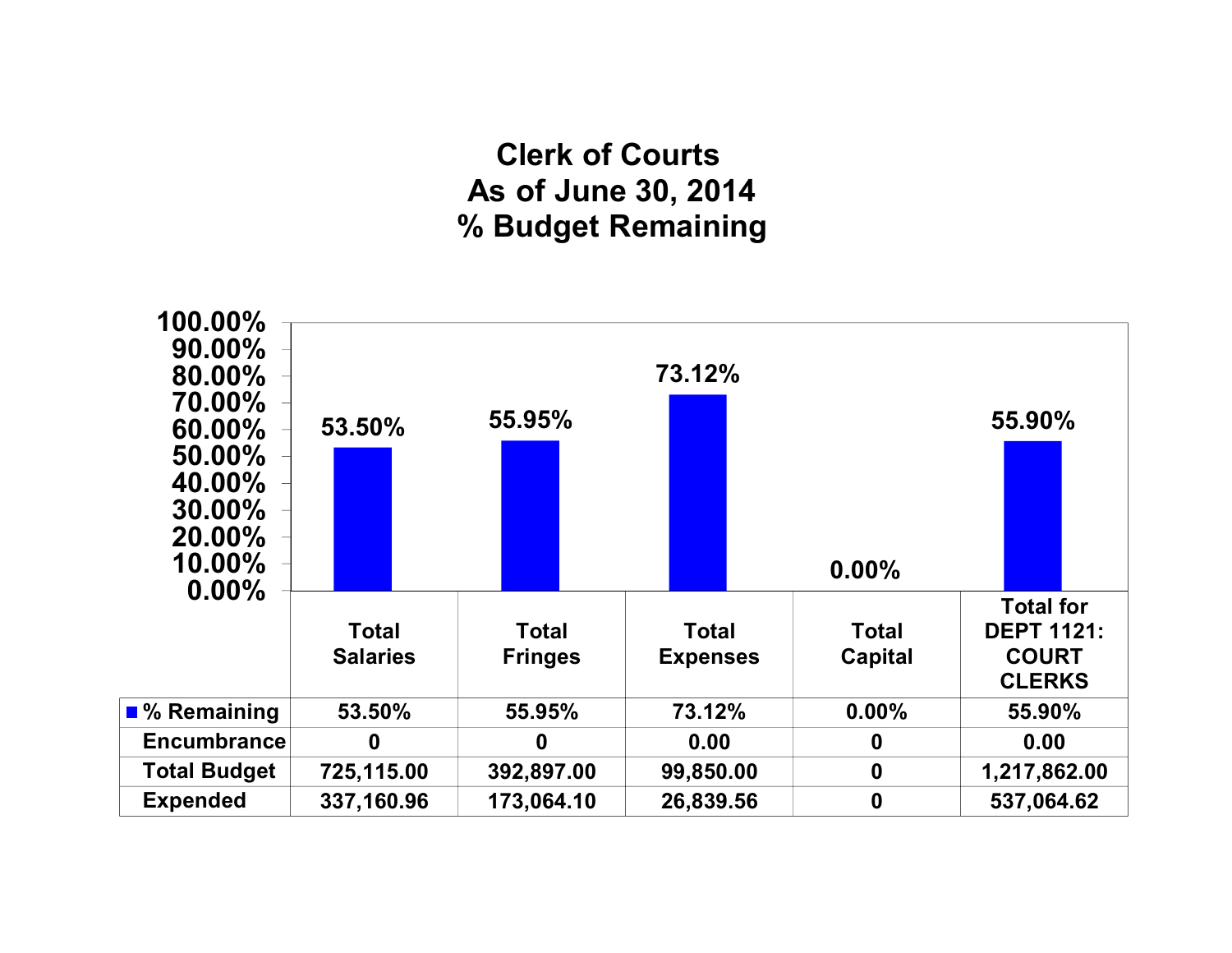# **Police Dept As of June 30, 2014 % Budget Remaining**

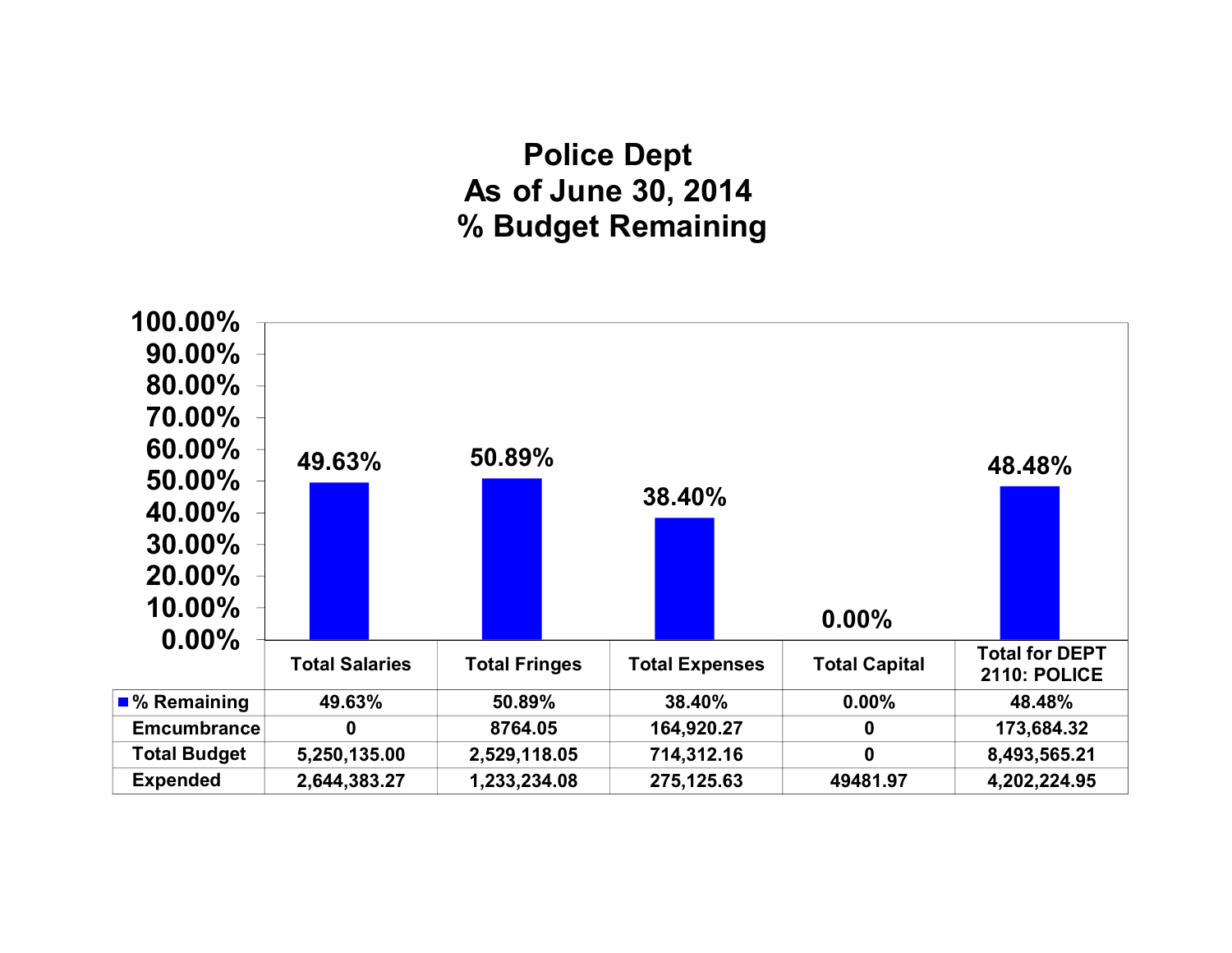# **Fire Dept As of June 30, 2014 % Budget Remaining**

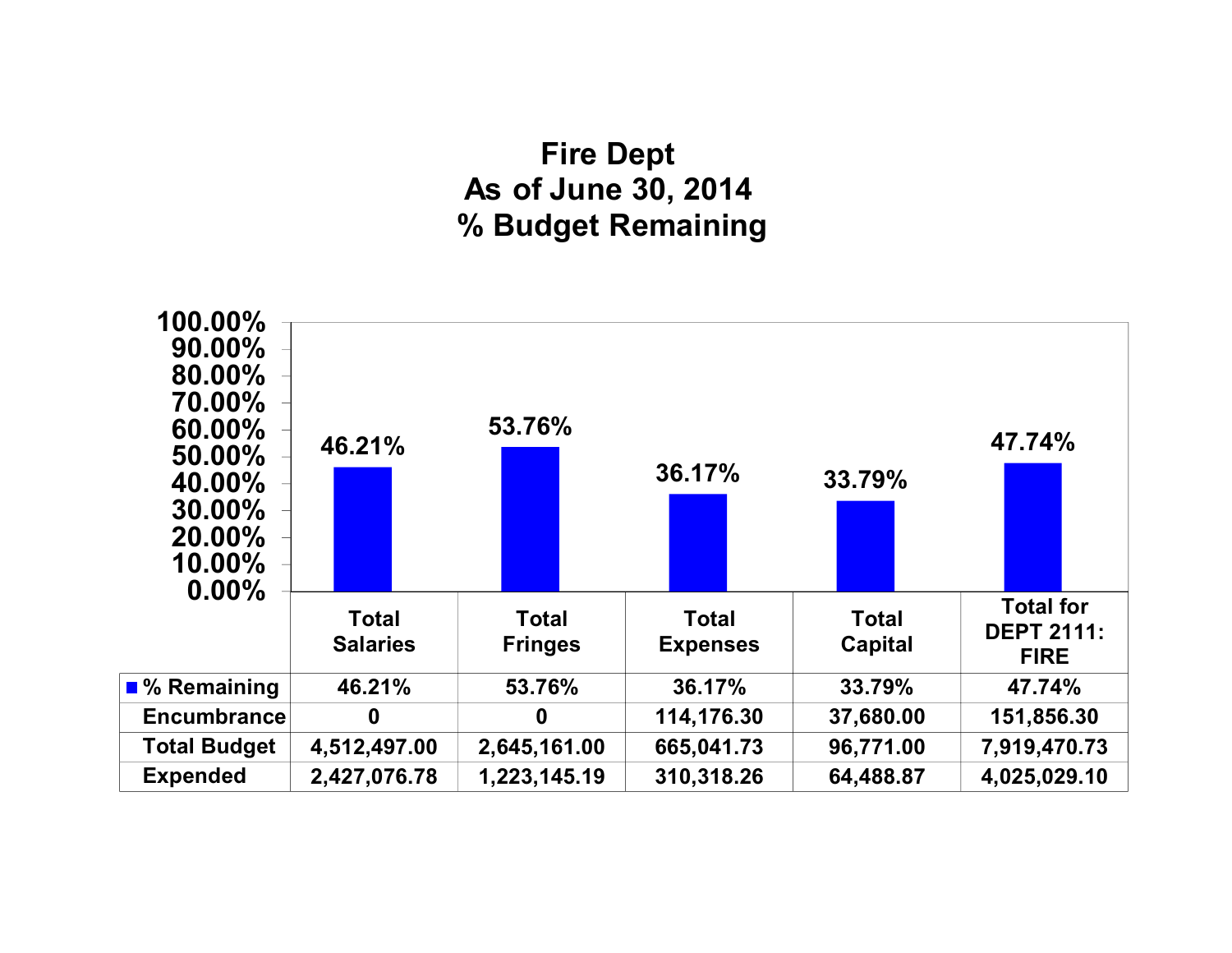# **Public Works As of June 30, 2014 % Budget Remaining**

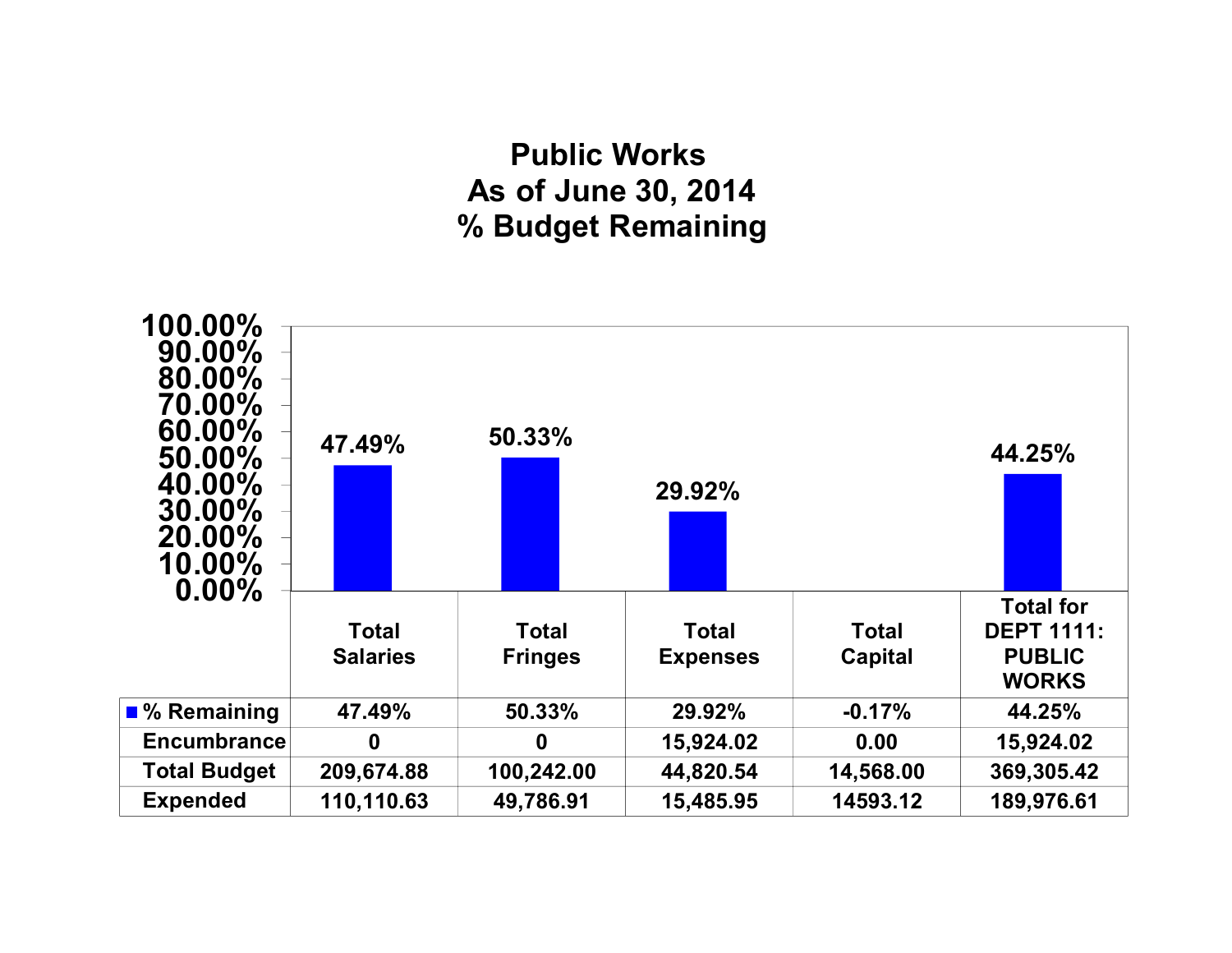# **Engineering As of June 30, 2014 % Budget Remaining**

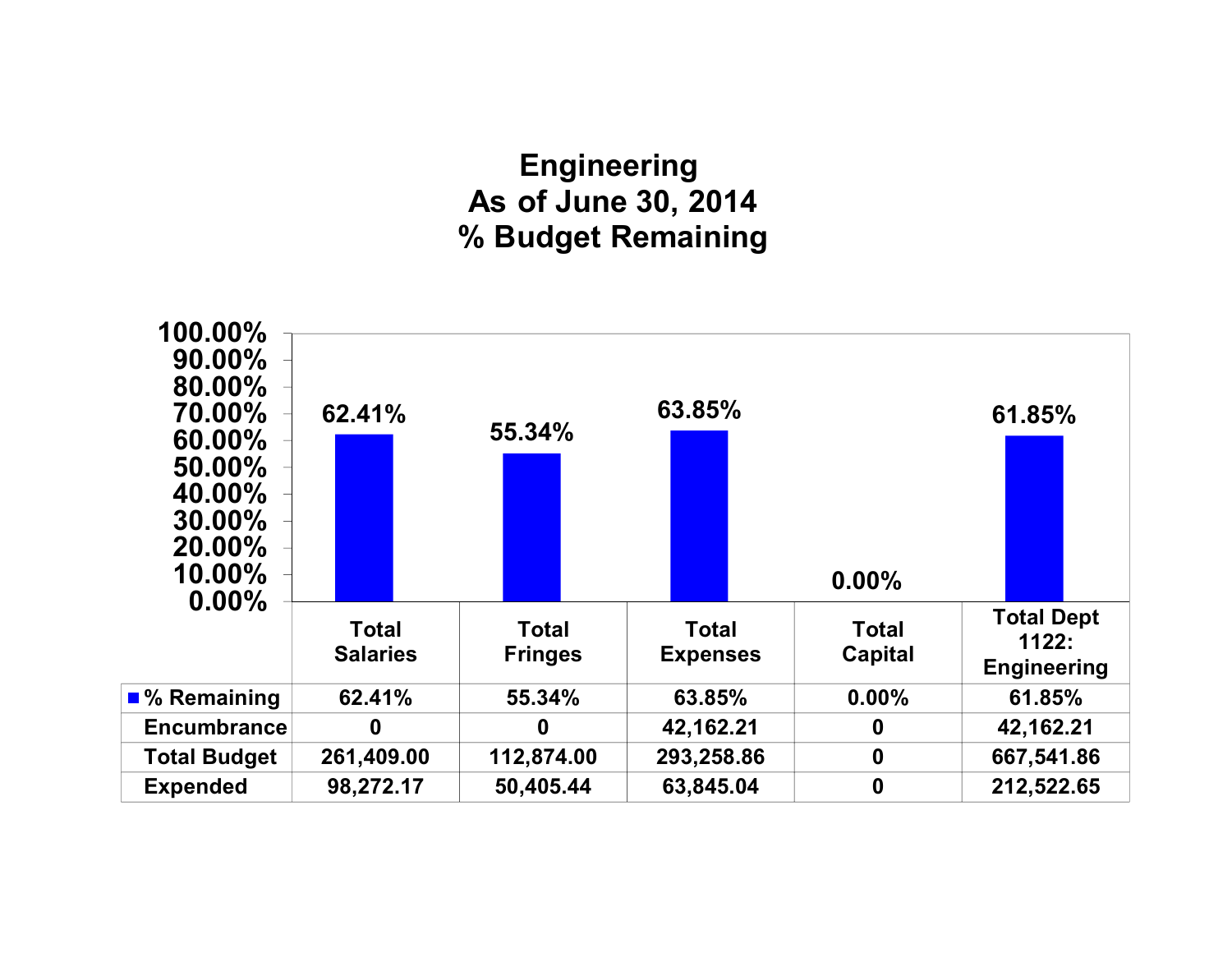## **Streets As of June 30, 2014 % Budget Remaining**

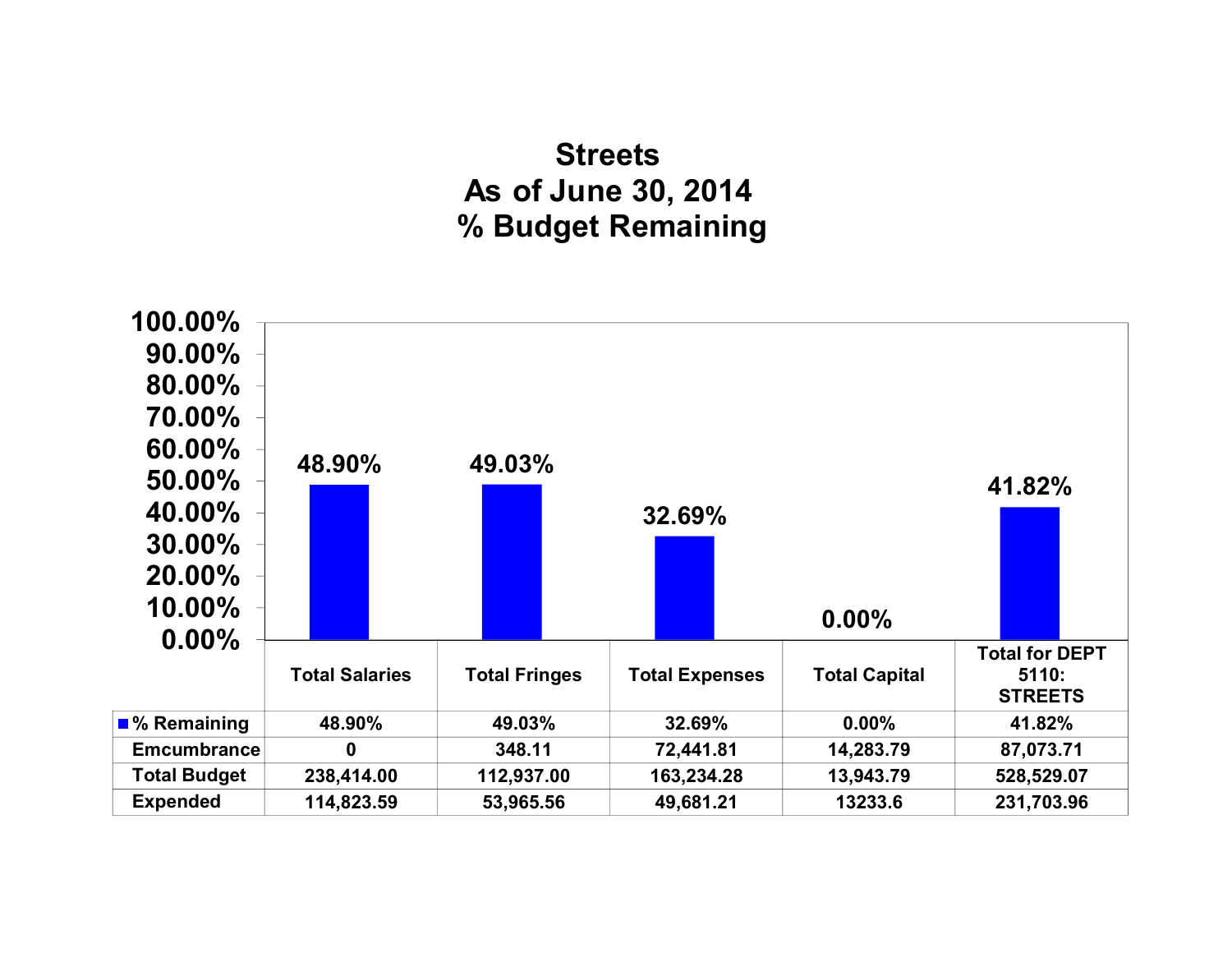#### **Building and Zoning As of June 30, 2014 % Budget Remaining**

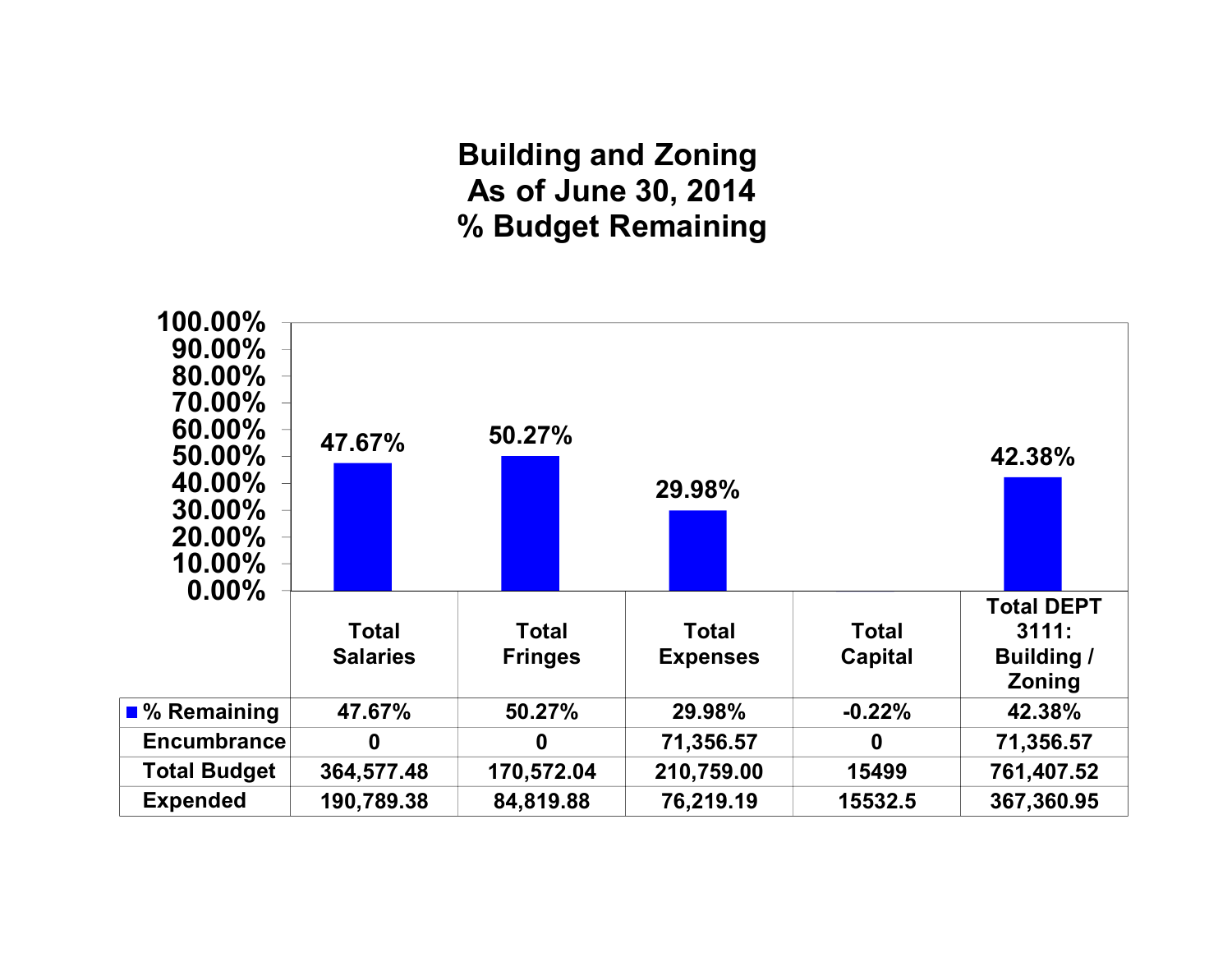# **Hall of Justice As of June 30, 2014 % Budget Remaining**

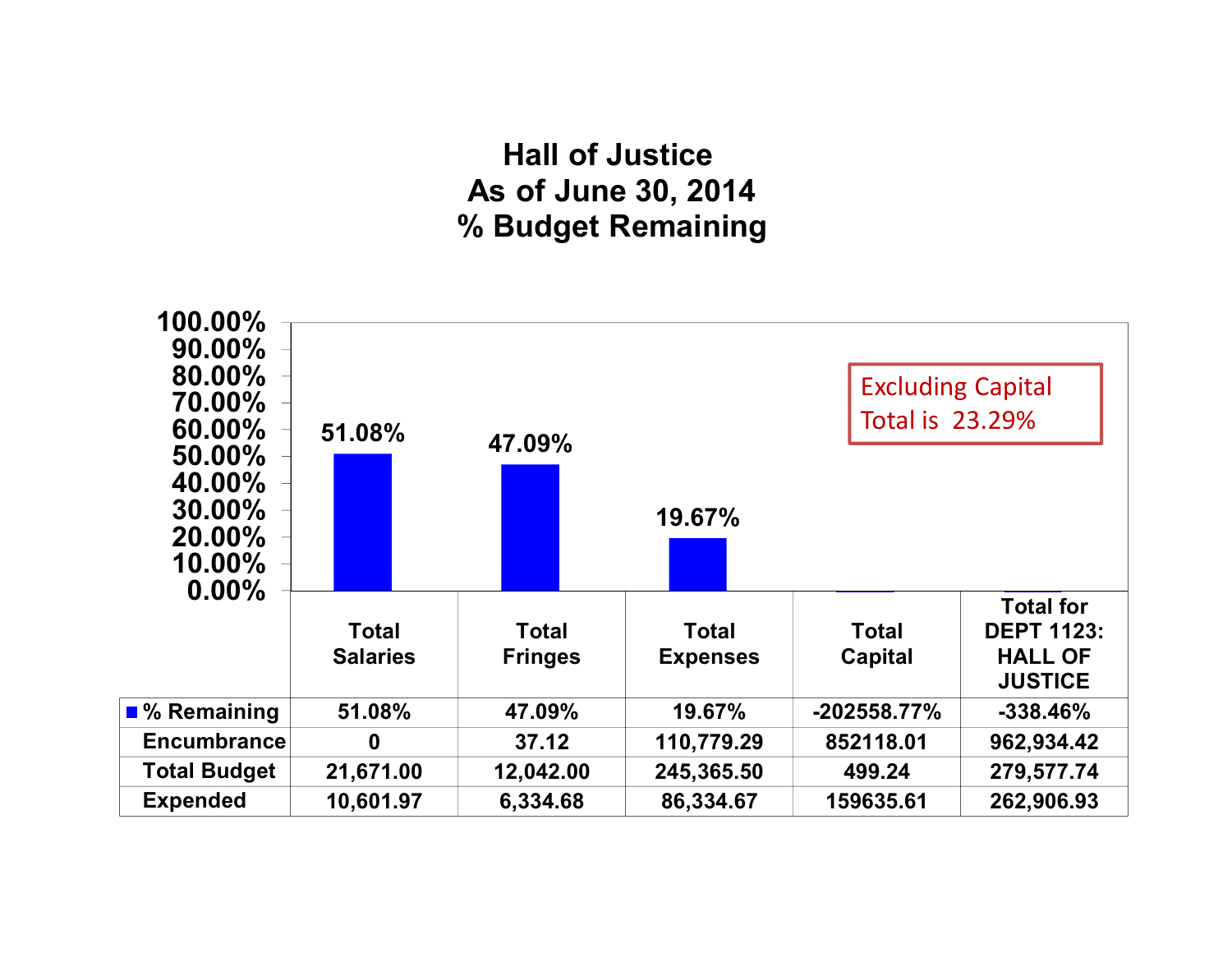## **Municipal Center As of June 30, 2014 % Budget Remaining**

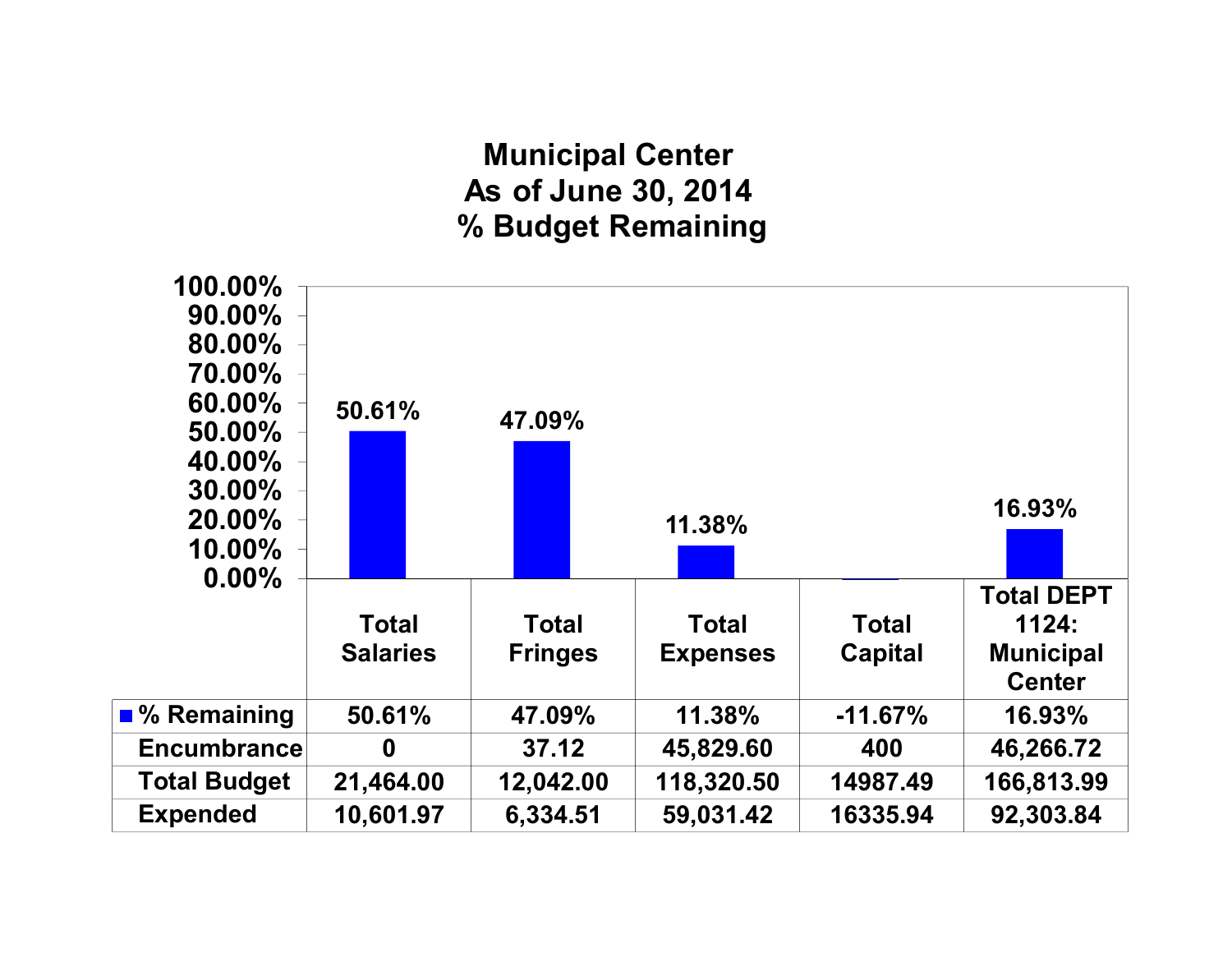# **Recreation As of June 30, 2014 % Budget Remaining**

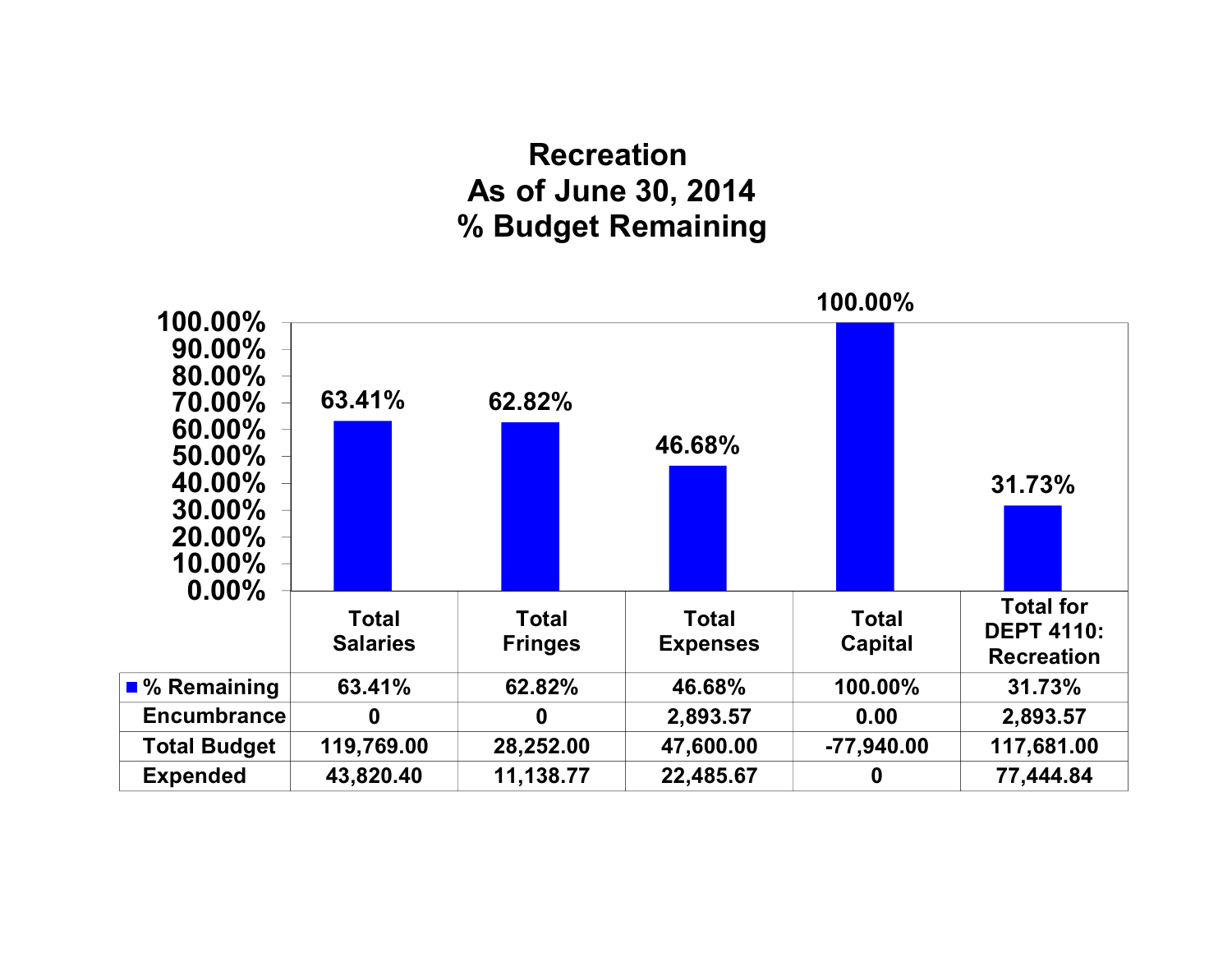# **Parks As of June 30, 2014 % Budget Remaining**

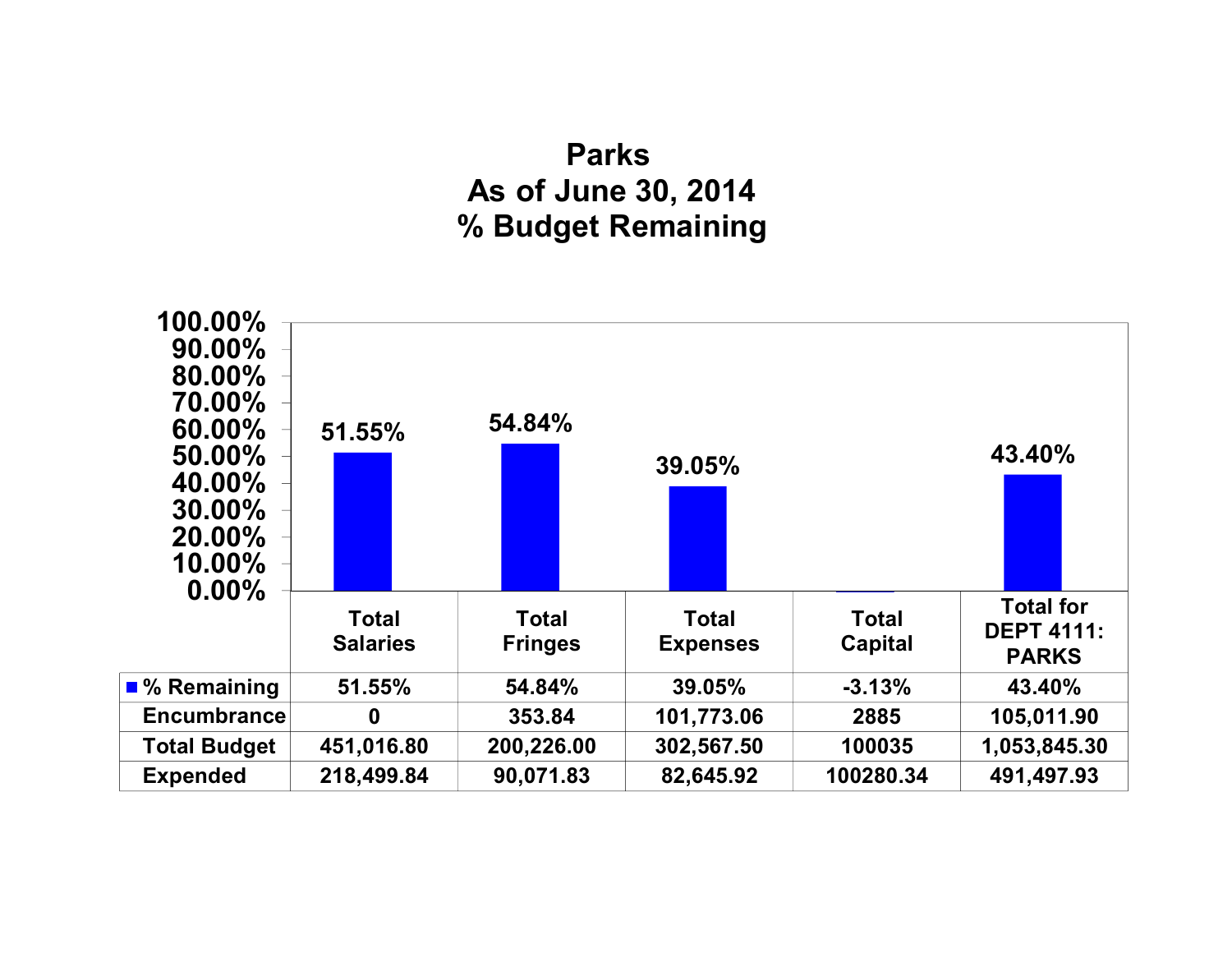#### **Schoonover Pool As of June 30, 2014 % Budget Remaining**

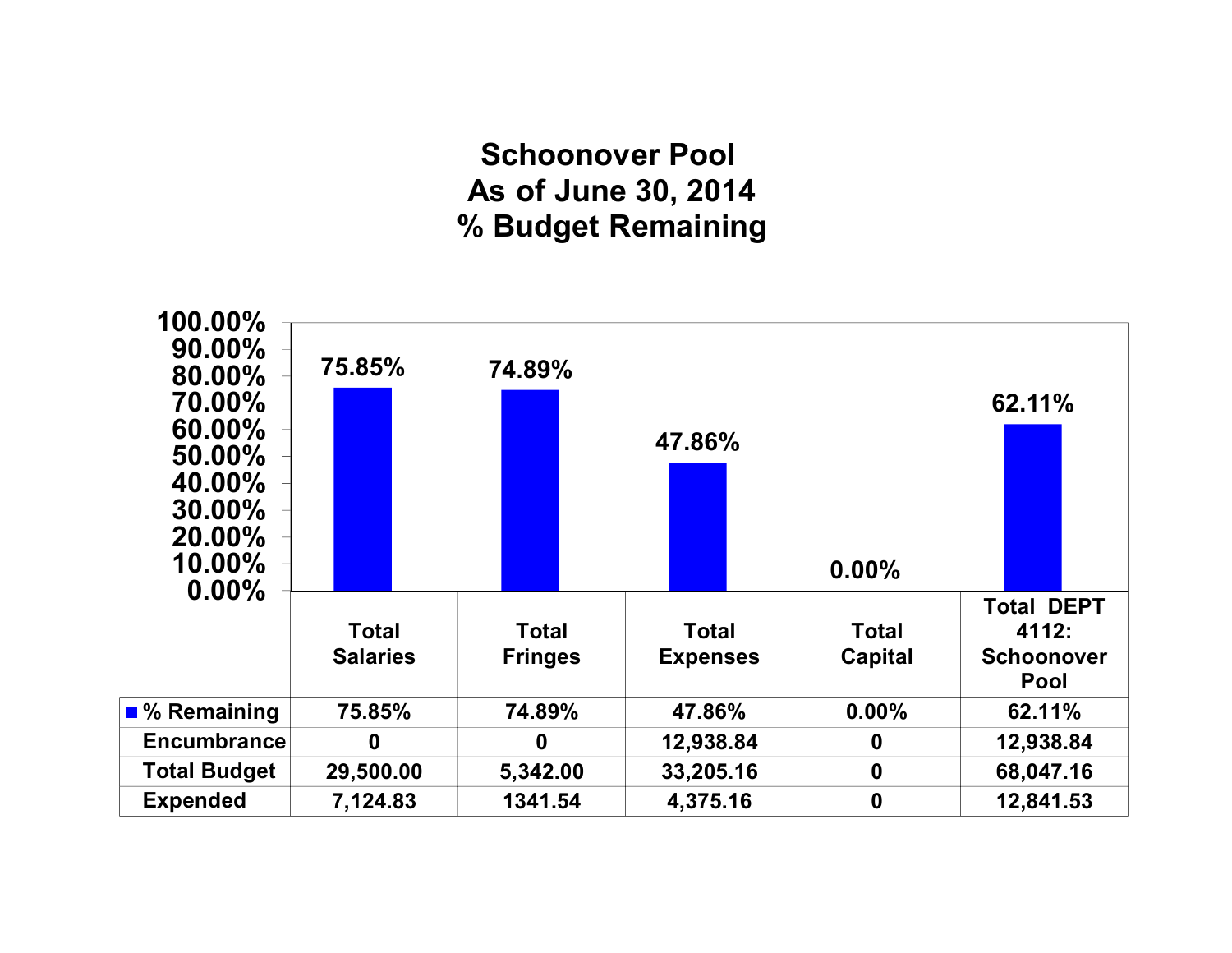#### **Public Works Totals As of June 30, 2014 % Budget Remaining**

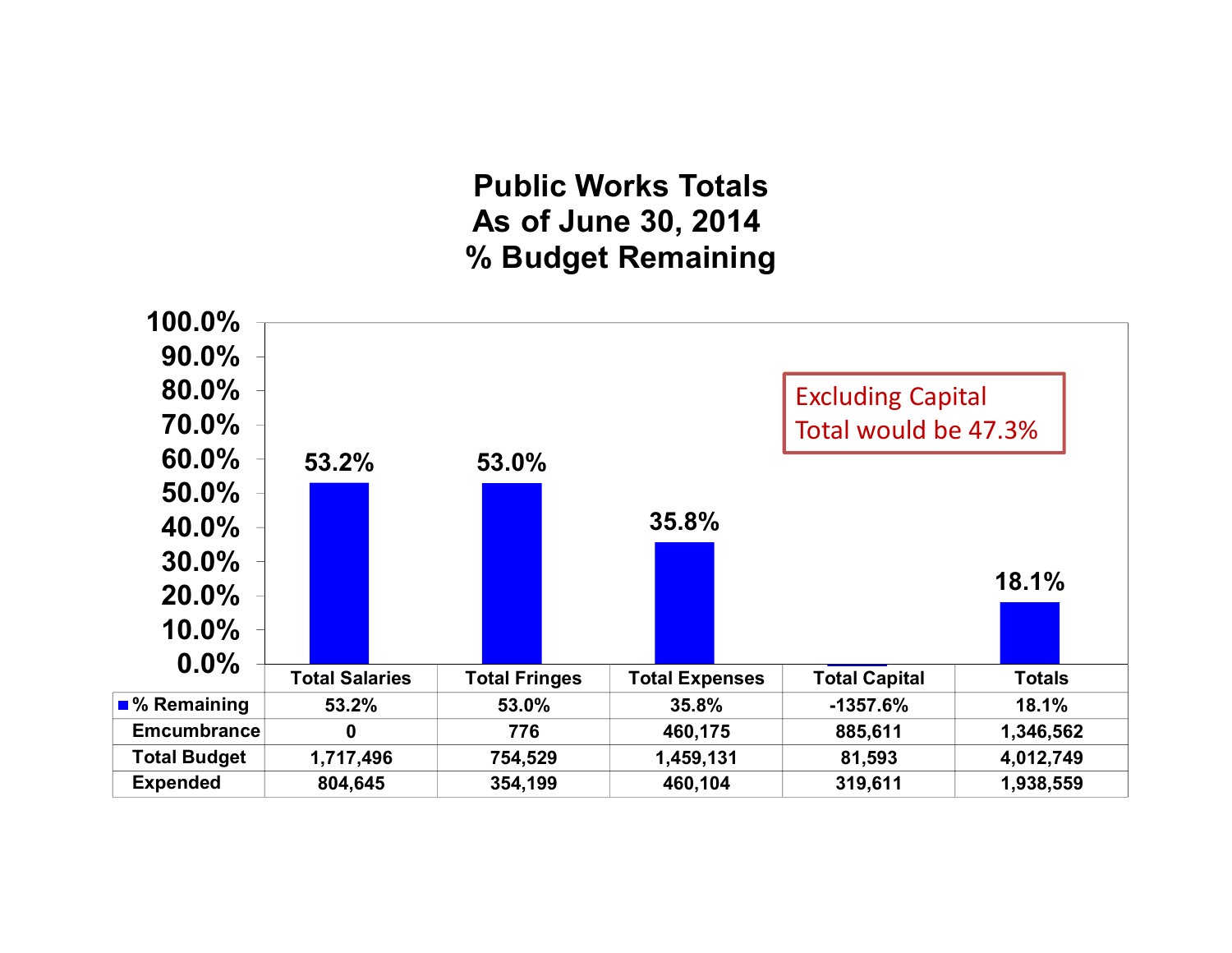# **Human Resources As of June 30, 2014 % Budget Remaining**

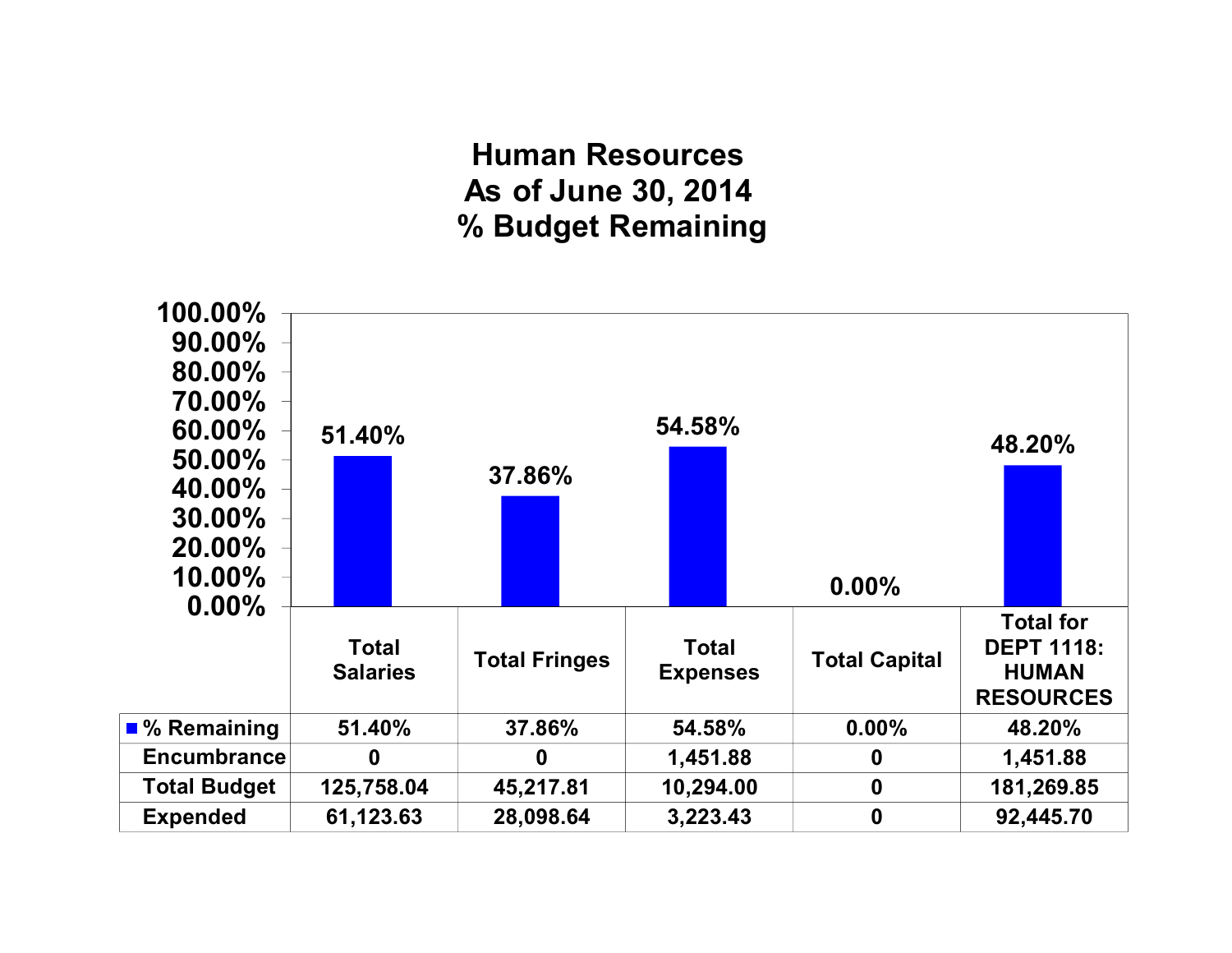#### **Community Devel. As of June 30, 2014 % Budget Remaining**

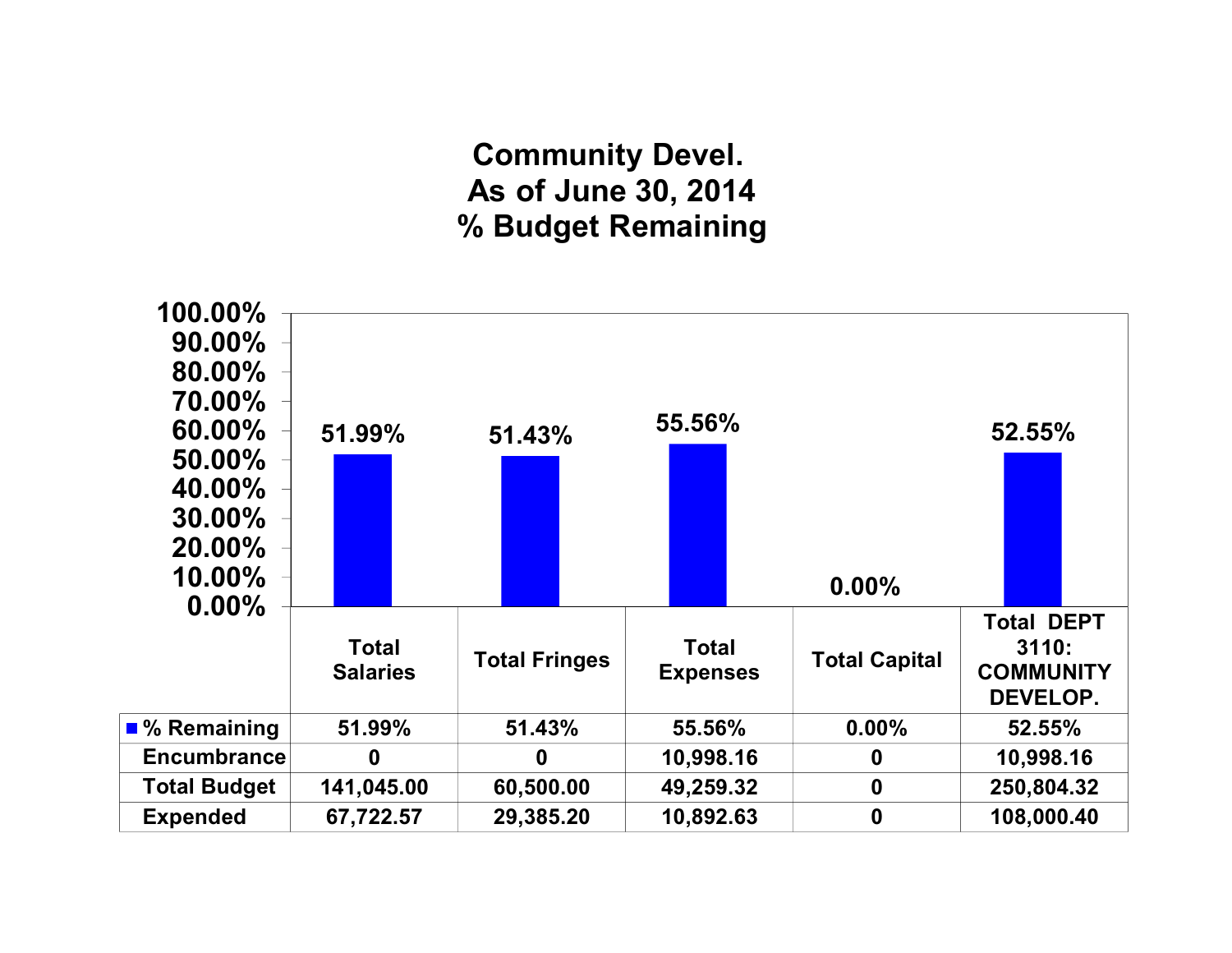**Miscellaneous Accounts As of June 30, 2014 % Budget Remaining**

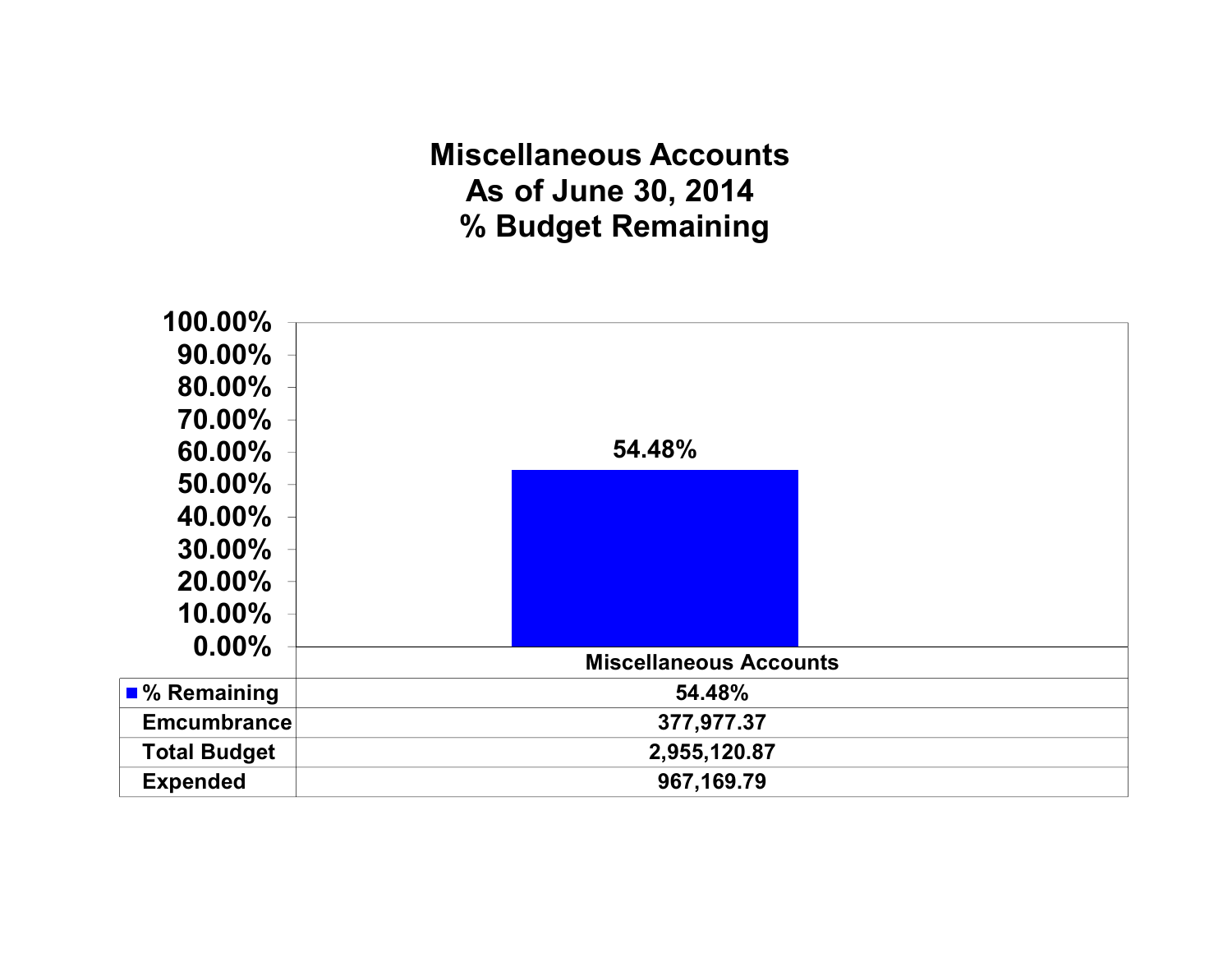**415 Health Care Account As of June 30, 2014 % Budget Remaining**